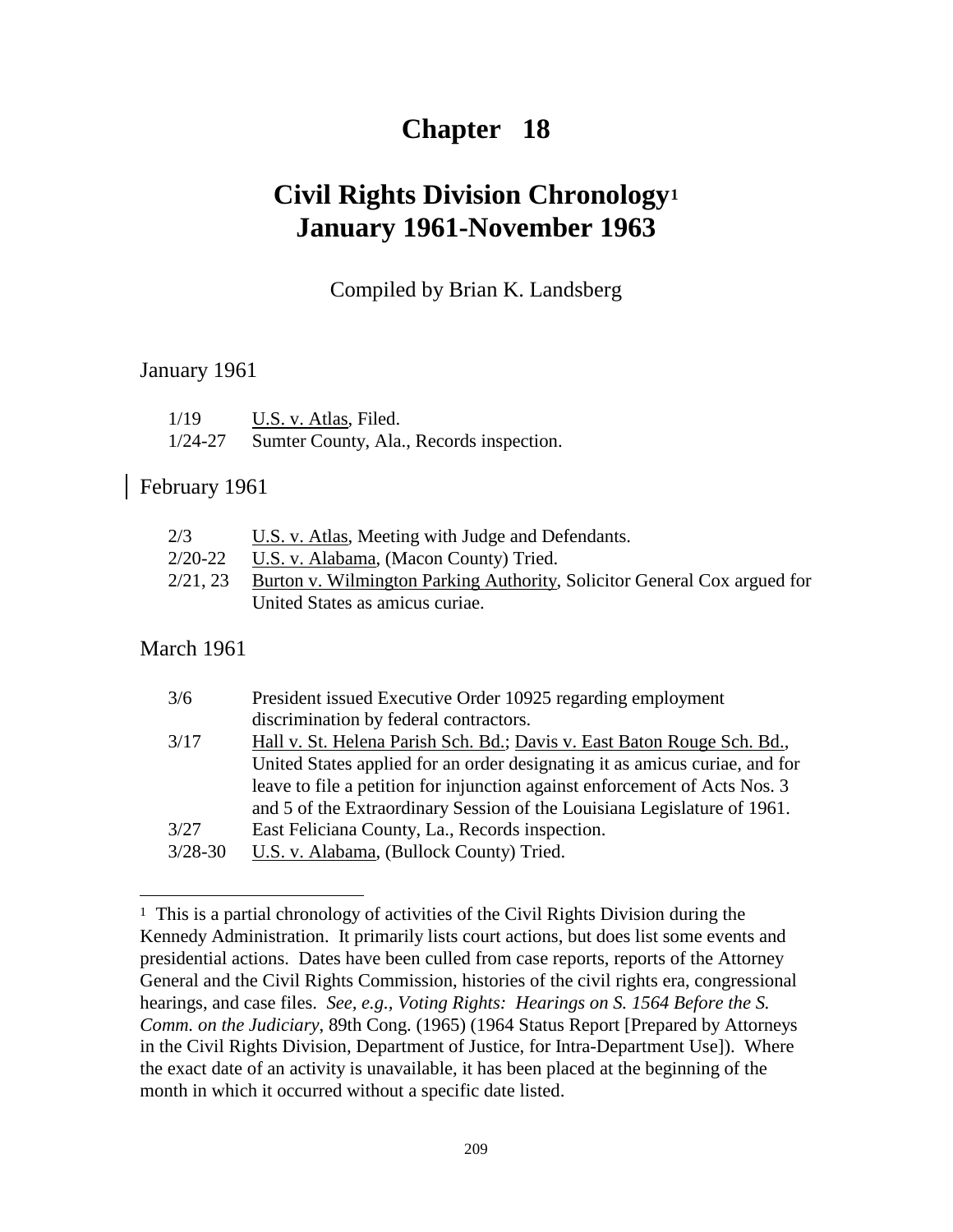# April 1961

| 4/8         | U.S. v. Manning, (E. Carroll Parish) Filed.                           |
|-------------|-----------------------------------------------------------------------|
| 4/11        | Claiborne Parish, La., Demand for records inspection.                 |
| 4/11        | Jackson Parish, La., Demand for records inspection.                   |
| 4/13        | U.S. v. Atkins, Filed.                                                |
| 4/13        | Dallas County, Ala., Demand for records inspection.                   |
| 4/14        | Hall v. St. Helena Parish Sch. Bd., Hearing on plaintiffs' motion for |
|             | preliminary injunction.                                               |
| 4/24        | Claiborne Parish, La., Records inspection.                            |
| $4/25 - 26$ | Jackson Parish, La., Records inspection.                              |
| 4/27        | Allen v. County Sch. Bd. of Prince Edward County, United States filed |
|             | motion to intervene as a plaintiff.                                   |
|             |                                                                       |

# May 1961

| 5/9       | Autauga County, Ala., Demand for records inspection and records          |
|-----------|--------------------------------------------------------------------------|
|           | inspection.                                                              |
| 5/10      | Lowndes County, Ala., Demand for records inspection and records          |
|           | inspection.                                                              |
| 5/14      | Freedom Riders attacked by mobs in Anniston and Birmingham, Alabama      |
| $5/20-22$ | Freedom Riders assaulted in Montgomery, Alabama; Robert F. Kennedy       |
|           | sent in United States marshals.                                          |
| 5/20      | U.S. v. U.S. Klans, United States obtained Temporary Restraining Order   |
|           | from Judge Johnson.                                                      |
| 5/24      | Taylor v. Bd. of Educ. of the City Sch. District of New Rochelle, United |
|           | States filed amicus curiae brief.                                        |
|           |                                                                          |

## June 1961

| Plaquemines Parish, La., Demand for records inspection.                  |
|--------------------------------------------------------------------------|
| Civil Aeronautic Board requested that Attorney General file suit to      |
| desegregate Montgomery airport [suit subsequently filed, U.S. v. City of |
| Montgomery.                                                              |
| Greene County, Ala., Demand for records inspection.                      |
| Pickens County, Ala., Records inspection.                                |
| Greene County, Ala., Records inspection.                                 |
|                                                                          |

# July 1961

| 7/6 | U.S. v. Ramsey, (Clarke County, Miss.) Filed.         |
|-----|-------------------------------------------------------|
| 7/6 | U.S. v. Lynd, Filed.                                  |
| 7/6 | Clarke County, Miss., Demand for records inspection.  |
| 7/6 | Forrest County, Miss., Demand for records inspection. |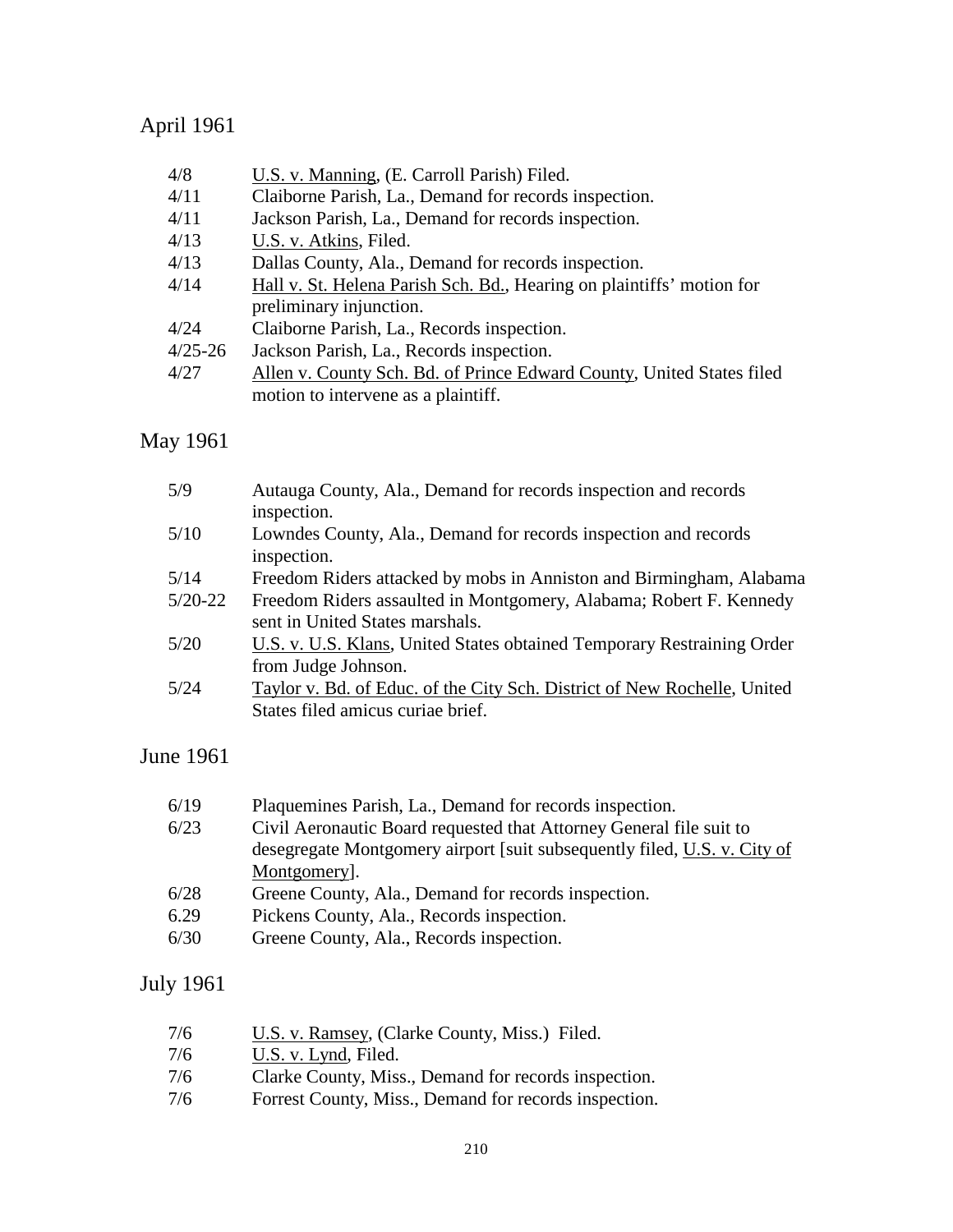| 7/7         | United States moved for leave to file amicus brief regarding Mississippi |
|-------------|--------------------------------------------------------------------------|
|             | transportation facility segregation statutes                             |
| 7/10        | United States filed brief in Mississippi case regarding segregated       |
|             | transportation facilities.                                               |
| 7/10        | Pickens County, Ala., Records inspection.                                |
| 7/10        | Plaquemines Parish, La., Demand for records inspection.                  |
| 7/11        | U.S. v. Lucky, (Ouachita) Filed.                                         |
| 7/12        | Clarke County, Miss., Records inspection                                 |
| 7/19        | Elmore County, Ala., Demand for records inspection.                      |
| 7/21        | Red River Parish, La., Demand for records inspection and records         |
| inspection. |                                                                          |
| 7/22        | St. Helena County, La., Demand for records inspection and records        |
| inspection. |                                                                          |
| 7/26        | U.S. v. City of Montgomery, Filed [desegregation of airport].            |
| 7/31        | Barbour County, Ala., Demand for records inspection and records          |
| inspection. |                                                                          |
|             |                                                                          |

# August 1961

| 8/1         | Russell County, Ala., Demand for records inspection and records            |
|-------------|----------------------------------------------------------------------------|
| inspection. |                                                                            |
| 8/2         | Elmore County, Ala., Records inspection.                                   |
| 8/3         | Walthall County, Miss., Demand for records inspection.                     |
| 8/4         | U.S. v. Parker, Filed.                                                     |
| 8/4         | Hall v. St. Helena Parish Sch. Bd., Hearing on plaintiff's application for |
|             | preliminary injunction.                                                    |
| 8/5         | U.S. v. Wood, $[\S 1971(a)]$ , Filed.                                      |
| 8/7         | U.S. v. Daniel, (Jefferson Davis County) Filed.                            |
| 8/15        | Hearing on the Department of Justice request that Interstate Commerce      |
|             | Commission issue rules regarding segregated bus and terminal facilities.   |
| 8/31        | Jefferson Davis County, Miss., Demand for records inspection.              |
|             |                                                                            |

# September 1961

|      | U.S. v. Alabama (Bullock County), Further hearings.                        |
|------|----------------------------------------------------------------------------|
| 9/11 | Garner v. Louisiana, Solicitor General filed amicus brief in Supreme Court |
|      | regarding sit-in case.                                                     |
| 9/13 | Bullock County, Ala., Demand for records inspection [subpoena].            |
| 9/20 | U.S. v. Wood, [§1971(b)], Filed.                                           |
| 9/21 | U.S. v. Wood, [§1971(b)], Tried, decided and appealed. Stay of state       |
|      | prosecution sought from Judge Rives.                                       |
| 9/21 | Montgomery County, Ala., Records inspection.                               |
| 9/22 | East Carroll County, La., Records inspection.                              |
|      |                                                                            |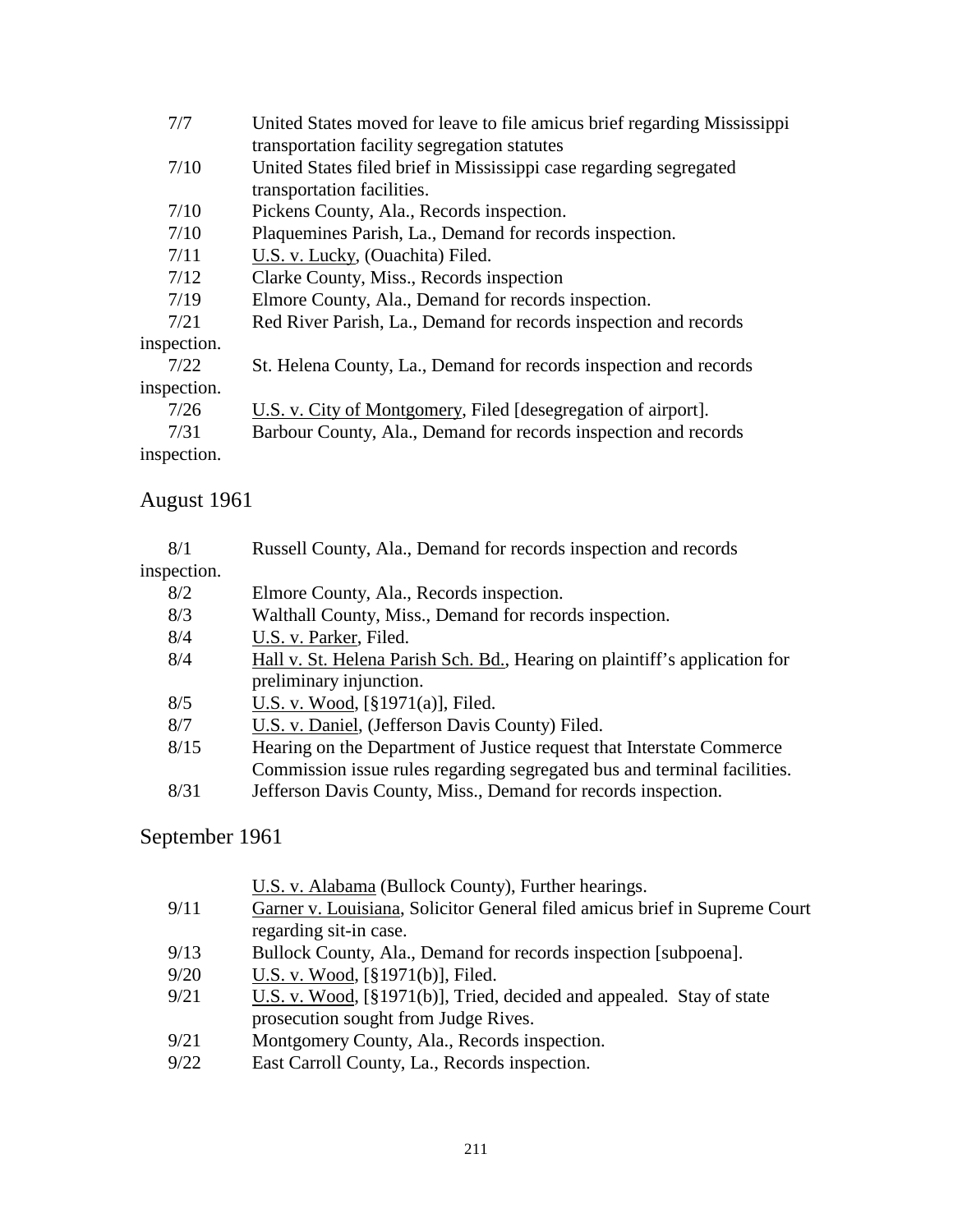9/23 At Robert F. Kennedy's insistence, Interstate Commerce Commission issued new rules ending discrimination in interstate travel, effective December 1, 1961.

## October 1961

| 10/3        | U.S. v. Wood, $\lceil \frac{8}{9} \rceil 971(b) \rceil$ , Oral argument in 5th Cir. |
|-------------|-------------------------------------------------------------------------------------|
| $10/3$ , 12 | Bullock County, Ala., Records inspection.                                           |
| 10/16       | U.S. v. Fox, (Plaquemines Parish) Filed.                                            |
| 10/26       | U.S. v. Duke, Filed.                                                                |
| 10/26       | U.S. v. Ward, (Madison Parish) Filed.                                               |
| 10/26       | St. Helena County, La., Records inspection.                                         |

## November 1961

| 11/13 | Dallas County, Ala., Records inspection.              |
|-------|-------------------------------------------------------|
| 11/17 | U.S. v. Dogan, (Tallahatchie County) Filed.           |
| 11/27 | U.S. v. Manning, Tried.                               |
| 11/27 | U.S. v. Cox, Filed.                                   |
| 11/28 | Franklin Parish, La., Demand for records inspection.  |
| 11/28 | Morehouse Parish, La., Demand for records inspection. |

## December 1961

| 12/8         | U.S. v. City of Montgomery, United States filed motion for summary     |  |  |
|--------------|------------------------------------------------------------------------|--|--|
| judgment.    |                                                                        |  |  |
| 12/13        | Hale County, Ala., Demand for records inspection.                      |  |  |
| 12/13        | Perry County, Ala., Demand for records inspection.                     |  |  |
| $12/13 - 15$ | U.S. v. Dogan, Tried.                                                  |  |  |
| 12/16        | Bush v. New Orleans Sch. Bd., Hearing on United States' motion for     |  |  |
|              | preliminary injunction.                                                |  |  |
| 12/18        | Jefferson Davis County, Miss., Demand for records inspection.          |  |  |
| 12/19        | Perry County, Ala., Records inspection.                                |  |  |
| 12/20        | Tallahatchie County, Miss., Records inspection.                        |  |  |
| 12/22        | Hale County, Ala., Records inspection.                                 |  |  |
| 12/28        | U.S. v. Louisiana, Filed.                                              |  |  |
| 12/28        | U.S. v. Birmingham, Hearing [desegregation of bus station restaurant]. |  |  |

## January 1962

Bruce v. Rogers, Oral argument in 5th Cir. [records demand case].

- 1/3 Davis v. East Baton Rouge Sch. Bd., United States moved for summary judgment.
- 1/3-10 U.S. v. Parker, Tried.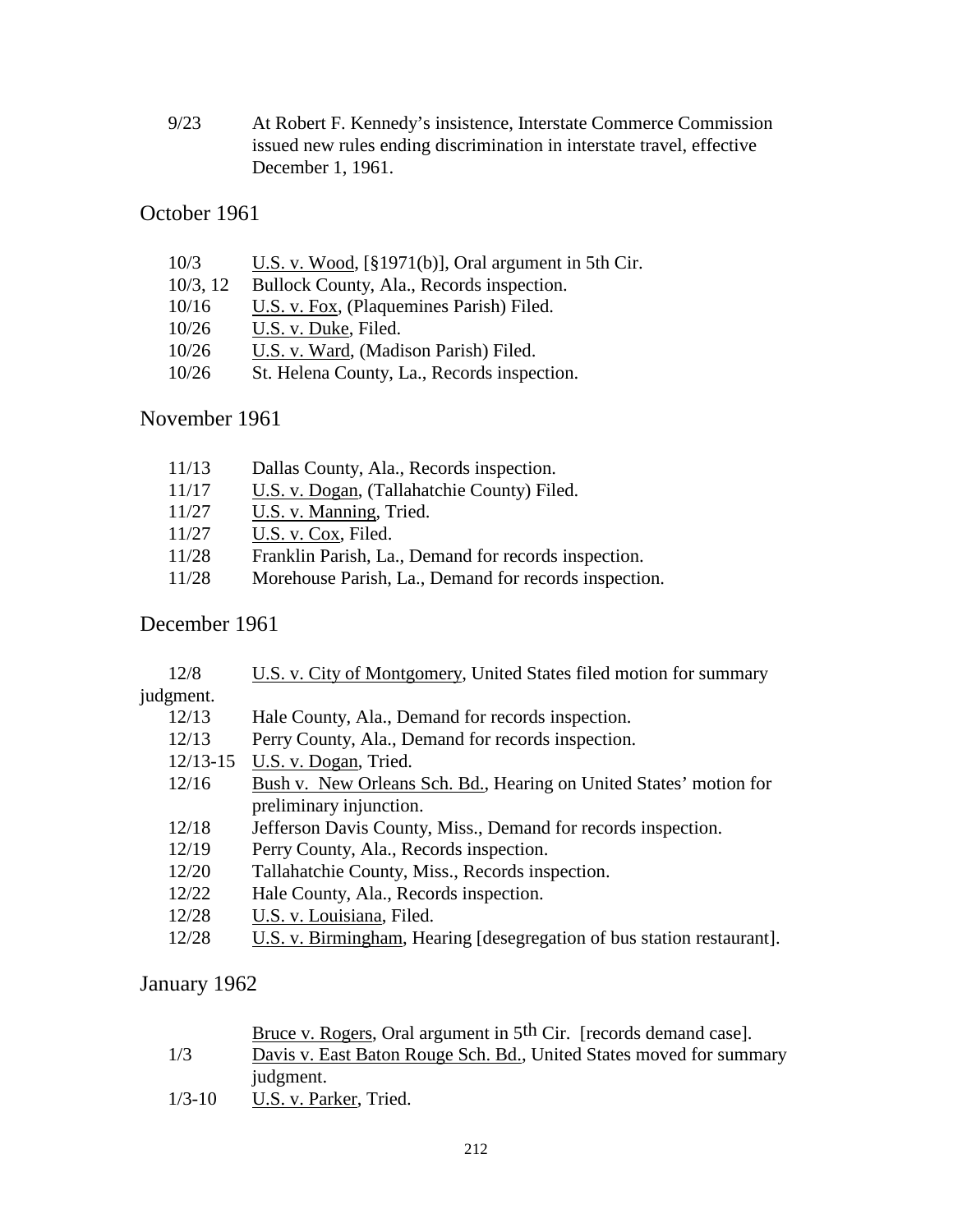- 1/5 U.S. v. Lassiter, Tried [segregation of interstate transportation facilities].
- 1/8 Clarke County, Ala., Demand for records inspection.
- 1/8 Monroe County, Ala., Demand for records inspection.
- 1/15 Monroe County, Ala., Records inspection.
- 1/29 Clarke County, Ala. records inspection.

### February 1962

|      | U.S. v. City of Jackson, Filed [segregation in interstate transportation]. |  |  |  |
|------|----------------------------------------------------------------------------|--|--|--|
| 2/15 | U.S. v. Dogan, United States filed appeal.                                 |  |  |  |
| 2/16 | Bush v. Orleans Parish Sch. Bd., United States filed supplemental motion   |  |  |  |
|      | for order requiring certain defendants to show cause why they should not   |  |  |  |
|      | be held in civil contempt.                                                 |  |  |  |
| 2/19 | Choctaw County, Ala., Demand for records inspection.                       |  |  |  |
| 2/21 | U.S. v. Wilder, (Jackson Parish) Filed.                                    |  |  |  |
| 2/26 | Lauderdale County, Miss., Demand for records inspection.                   |  |  |  |
| 2/28 | Choctaw County, Ala., Records inspection.                                  |  |  |  |
|      |                                                                            |  |  |  |

## March 1962

Marshall County, Miss., Demand for records inspection.

- 3/1 Dallas County, Ala., Records inspection.
- 3/1 Hale County, Ala., Records inspection.
- 3/5 Barbour County, Ala., Records inspection.
- 3/5 Cunecuh County, Ala., Demand for records inspection.
- 3/5 Marengo County, Ala., Demand for records inspection.
- $3/5$ -7 U.S. v. Lynd, Trial. Application for injunction pending appeal filed in  $5<sup>th</sup>$ Cir.
- 3/6 Sumter County, Ala., Records inspection.
- 3/7 Wilcox County, Ala., Records inspection.
- 3/9 Forrest County, Miss., Records inspection.
- 3/12 Bossier Parish, La., Demand for records inspection.
- 3/12 Webster Parish, La., Demand for records inspection.
- 3/15 Marengo County, Ala., Records inspection.
- 3/17 Marshall County, Miss., Records inspection.
- 3/23 Cunecuh County, Ala., Records inspection.
- 3/23 DeSoto Parish, La., Demand for records inspection.
- 3/24 Bush v. Orleans Parish Sch. Bd., Hearing on United States motion.
- 3/31 Plaquemines Parish, La., Records inspection.

## April 1962

- 4/6 Pike County, Miss., Demand for records inspection.
- 4/6 Yazoo County, Miss., Demand for records inspection.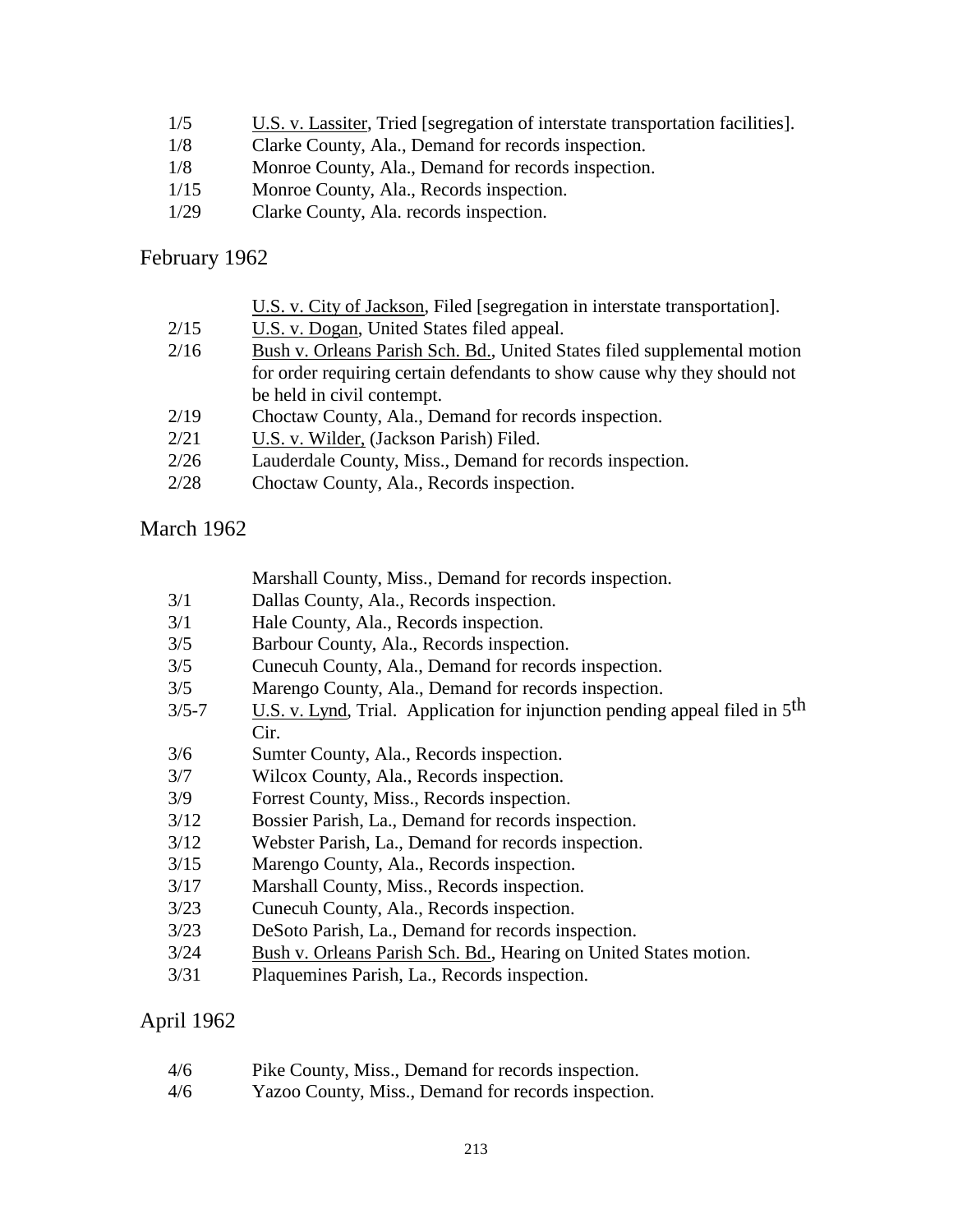- 4/13 U.S. v. Ward, (George County) Filed.
- 4/13 **U.S. v. Atkins, Filed.**
- 4/17 Caddo Parish, La., Demand for records inspection.<br>4/18 Pike County, Miss., Records inspection.
- 4/18 Pike County, Miss., Records inspection.<br>4/30 Madison County, Miss., Demand for reco
- Madison County, Miss., Demand for records inspection.

## May 1962

| Simkins v. Moses H. Cone Memorial Hosp., United States filed motion to |
|------------------------------------------------------------------------|
|                                                                        |
|                                                                        |
|                                                                        |
|                                                                        |
|                                                                        |
|                                                                        |
|                                                                        |

## June 1962

| 6/4       | Yazoo County, Miss., Demand for records inspection.                    |  |  |  |
|-----------|------------------------------------------------------------------------|--|--|--|
| 6/11      | Alabama Governor, George C. Wallace, failed to halt admission of black |  |  |  |
|           | students at the University of Alabama; John F. Kennedy federalized     |  |  |  |
|           | National Guard and promised additional civil rights legislation.       |  |  |  |
| 6/12      | Medgar Evers killed.                                                   |  |  |  |
| 6/13      | Coahoma County, Miss., Demand for records inspection.                  |  |  |  |
| 6/15      | U.S. v. Ford, (Choctaw County, Ala.) Complaint filed.                  |  |  |  |
| 6/16      | U.S. v. Bd. of Educ., (Greene County, Miss.) Filed.                    |  |  |  |
| 6/19, 22  | U.S. v. Manning, District Court and C/A proceedings regarding          |  |  |  |
|           | applications to court.                                                 |  |  |  |
| 6/21      | Lowndes County, Miss., Demand for records inspection.                  |  |  |  |
| 6/22      | Orleans Parish, La., Demand for records inspection.                    |  |  |  |
| 6/25      | Yazoo County, Miss., Records inspection.                               |  |  |  |
| $6/25-29$ | Jefferson County, Ala. Demand for records inspection and records       |  |  |  |
|           | inspection.                                                            |  |  |  |
| 6/26      | Simkins v. Moses H. Cone Memorial Hosp., Hearing.                      |  |  |  |
| 6/28      | Jefferson Davis County, Miss., Records inspection.                     |  |  |  |
| 6/28      | Richland Parish, La., Demand for records inspection.                   |  |  |  |
| 6/28      | Union Parish, La., Demand for records inspection.                      |  |  |  |
| 6/28      | West Carroll County, La., Demand for records inspection.               |  |  |  |
|           |                                                                        |  |  |  |

July 1962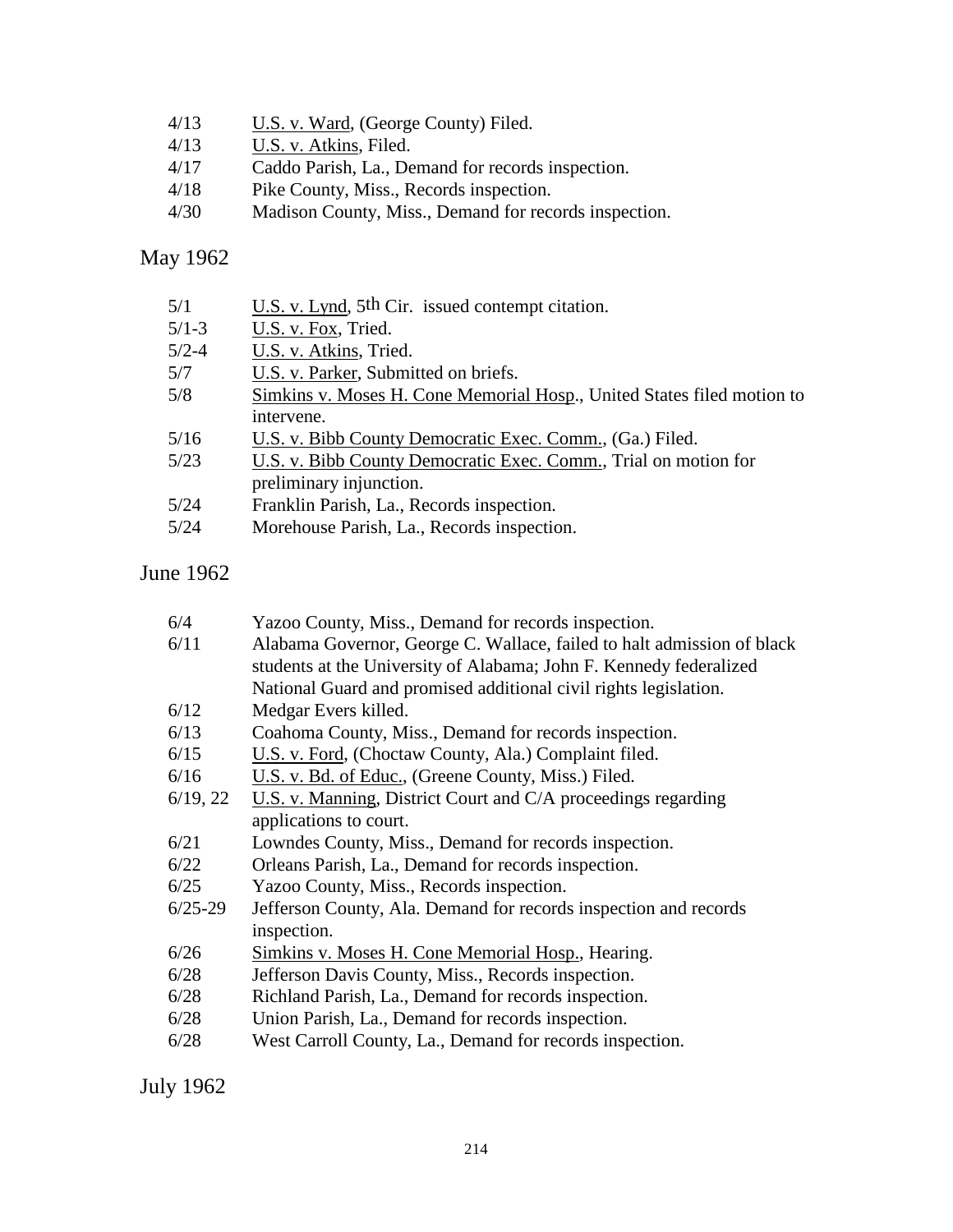- U.S. v. Daniel Records inspection.
- 7/2 Hinds County, Miss., Demand for records inspection.
- 7/3 Washington, County, Miss., Demand for records inspection.
- 7/6 Panola County, Miss., Demand for records inspection.
- 7/9 U.S. v. Wood, [§1971(a)], Records inspection.
- 7/9 Walthall County, Miss., Records inspection.
- 7/9 Butler County, Ala., Records inspection.
- 7/12 U.S. v. Manning, District Court proceedings on applications to court.
- 7/13 Greene County, Ala., Records inspection.
- 7/14-15 Coahoma County, Miss., Records inspection.
- 7/25 Washington County, Miss., Records inspection.
- 7/25-26 U.S. v. Bd. of Educ., Tried.
- 7/26 U.S. v. Alabama (Bullock County), Further hearing.
- 7/26 George County, Miss., Demand for records inspection.
- 7/27 Greene County, Miss., Demand for records inspection [by agreement] and records inspection.
- 7/28 U.S. v. Ward, Records inspection.
- 7/28 George County, Miss., Records inspection.

## August 1962

- 8/2 U.S. v. Bd. of Educ., Trial completed.
- 8/3 Forrest County, Miss., Records inspection.
- 8/7 Bossier Parish, La., Records inspection.
- 8/7 DeSoto Parish, La., Records inspection.
- 8/8 Webster Parish, La., Records inspection.
- 8/11 Clarke County, Miss., Records inspection
- 8/13 U.S. v. Mathews, Filed.
- 8/14 Caddo Parish, La., Records inspection.
- 8/15 Warren County, Miss., Demand for records inspection.
- 8/22 Lee County, Miss., Demand for records inspection.
- 8/22 East Carroll County, La., Records inspection.
- 8/22 Orleans Parish, La., Records inspection.
- 8/23-34 Tallahatchie, County, Miss., Records inspection.
- 8/24 Rankin County, Miss., Demand for records inspection.
- 8/27 U.S. v. Mayton, Filed.
- 8/28 U.S. v. Mississippi, Filed.

### September 1962

9/7 Greene County, Ala., Records inspection.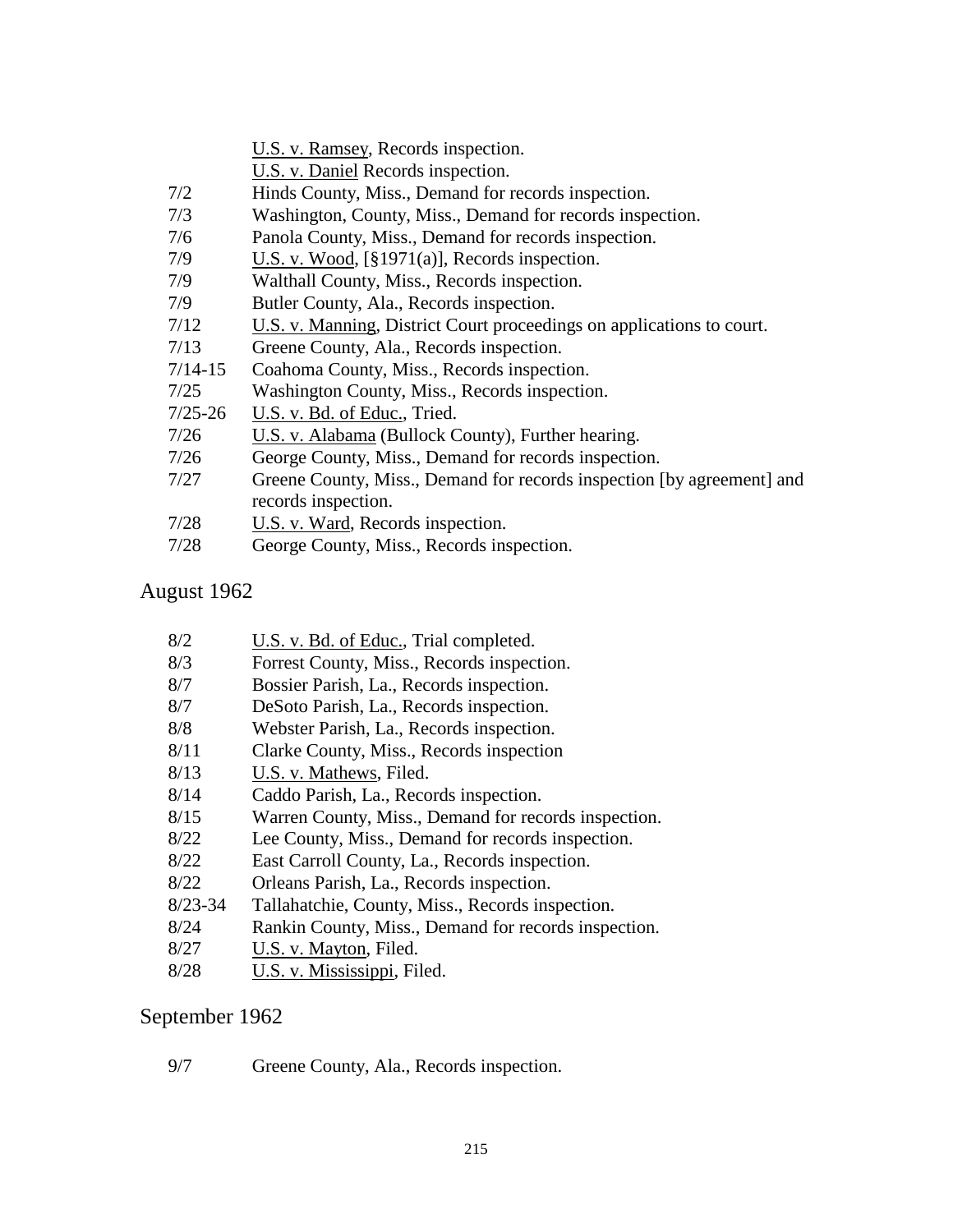| U.S. v. County Sch. Bd. of Prince George County, Filed [impact district]              |  |  |  |
|---------------------------------------------------------------------------------------|--|--|--|
| case].                                                                                |  |  |  |
| Copiah County, Miss., Demand for records inspection.                                  |  |  |  |
| Leake County, Miss., Demand for records inspection.                                   |  |  |  |
| U.S. v. Lynd, Trial on contempt, in 5th Cir.                                          |  |  |  |
| U.S. v. Barnett <sup>2</sup> , United States sought to appear as litigating amicus in |  |  |  |
| Meredith v. Fair and Court of Appeals granted motion.                                 |  |  |  |
| U.S. v. Barnett, United States moved for further injunction                           |  |  |  |
| U.S. v. Barnett, United States filed contempt motion.                                 |  |  |  |
| U.S. v. Barnett, Hearing before en banc Court of Appeals.                             |  |  |  |
| U.S. v. Barnett, Contempt hearings.                                                   |  |  |  |
| U.S. v. Ward, Amended complaint filed.                                                |  |  |  |
| U.S. v. Barnett, President Kennedy issued cease and desist proclamation               |  |  |  |
| and deployed marshals and armed forces to Oxford to enforce C/A orders.               |  |  |  |
|                                                                                       |  |  |  |

October 1962

|              | Avent v. North Carolina, Solicitor General filed 82 page amicus brief in        |  |
|--------------|---------------------------------------------------------------------------------|--|
|              | Supreme Court related to civil rights demonstrations.                           |  |
| 10/1         | Oktibbeka County, Miss., Demand for records inspection.                         |  |
| 10/12        | U.S. v. Barnett, Further contempt hearings.                                     |  |
|              | 10/14-15 Griffin v. Maryland, Deputy Solicitor General argued and United States |  |
|              | filed amicus brief in Supreme Court.                                            |  |
| $10/23 - 24$ | U.S. v. Daniel, Tried.                                                          |  |
| 10/25        | U.S. v. Bd. of Educ., United States filed appeal.                               |  |
| 10/26        | U.S. v. Mayton, Tried.                                                          |  |

November 1962

 $\overline{a}$ 

| U.S. v. Lucky, Depositions of Attorney General, Assistant Attorney |  |
|--------------------------------------------------------------------|--|
| General & Dunbaugh.                                                |  |

- 11/6-7 Peterson v. City of Greenville and Shuttlesworth v City of Birmingham, Solicitor General Cox argued sit-in and civil rights parade cases in Supreme Court.
- 11/11 Amite County, Miss., Demand for records inspection.
- 11/12-13 Union Parish, La., Records inspection.
- 11/15 Richland Parish, La., Records inspection.
- 11/16 U.S. v. City of Shreveport, Tried [desegregation of interstate transportation facility].
- 11/16 West Carroll County, La., Records inspection.
- 11/23 George County, Miss., Demand for records inspection.

<span id="page-7-0"></span><sup>2</sup> The case was <u>Meredith v. Fair</u>, but the U.S. proceedings were eventually renamed U.S. v. Barnett, as described in 330 F. 2d 369 (1963).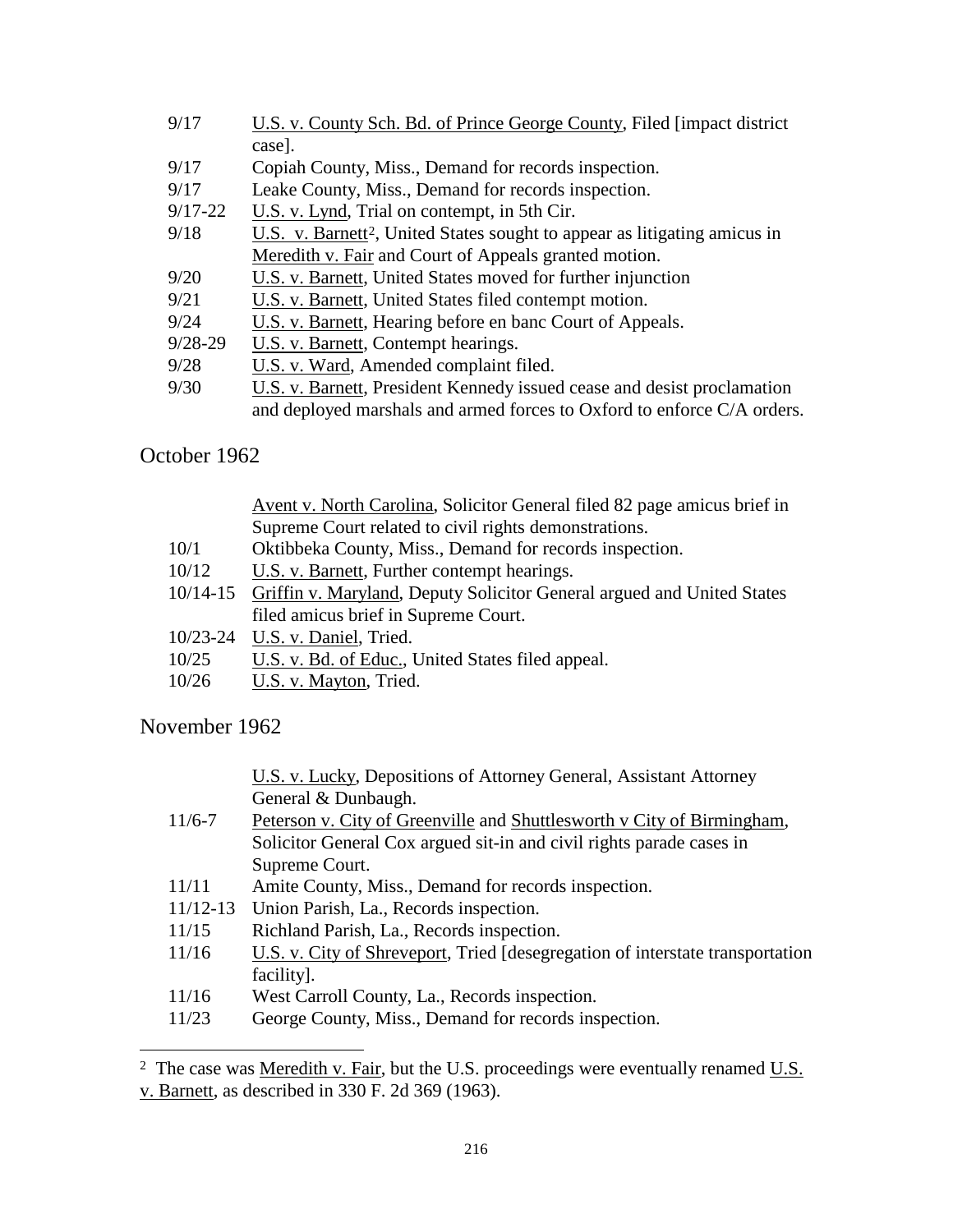- 11/26 LeFlore County, Miss., Demand for records inspection.
- 11/26 Wilcox County, Ala., Demand for records inspection.
- 11/27 U.S. v. Ward, Records inspection.
- 11/27 Claiborne County, Miss., Demand for records inspection.
- 11/27 George, County, Miss., Records inspection.
- 11/27 Elmore County, Ala., Demand for records inspection and records

inspection.

- 11/27 Wilcox County, Ala., Demand for records inspection.
- 11/28 Autauga County, Ala., Demand for records inspection.

#### December 1962

- 12/3 Autauga County, Ala., Records inspection.
- 12/3-4 U.S. v. Wilder, Tried.
- 12/5 U.S. v. Ward, Tried.
- 12/6 Jackson Parish, La., Records inspection.
- 12/6-7 Lauderdale County, Miss., Records inspection.
- 12/6-7 Madison Parish, La., Records inspection.
- 12/10 Lowndes County, Miss., Demand for records inspection.
- 12/13 Coahoma County, Miss., Records inspection.
- 12/13 Leake County, Miss., Records inspection.
- 12/16 Pike County, Miss., Records inspection.
- 12/18 Monroe County, Ala., Records inspection.
- 12/20 Benton County, Miss., Demand for records inspection and records

#### inspection.

- 12/21 U.S. v. Barnett, United States filed criminal contempt charges.
- 12/26-28 U.S. v. Ramsey, Tried.

### January 1963

- 1/3 Copiah County, Miss., Records inspection.
- 1/8 Warren County, Miss., Records inspection.
- 1/9 U.S. v. Atkins, United States filed appeal.
- 1/9 Goss v. Bd. of Educ., Solicitor General filed as amicus in Supreme Court.
- 1/9 Griffin v. Prince Edward Sch. Bd., Burke Marshall argued as amicus in 4th Cir.
- 1/9 U.S. v. Mayton, United States filed contempt motion.
- 1/9 Perry County, Ala., Records inspection.
- 1/14 U.S. v. Mayton, United States filed appeal.
- 1/17 Hinds County, Miss., Records inspection.
- 1/18 U.S. v. Biloxi Muni. Sch. District; U.S. v. Gulfport Muni. Separate Sch. District, U.S. v. Madison County Bd. of Educ., U.S. v. Bossier Parish Sch. Bd., U.S. v. Mobile County Bd. of Sch. Comm., Filed.
- 1/22 U.S. v. Campbell, (Sunflower County) Filed.
- 1/23 Marengo County, Ala., Records inspection.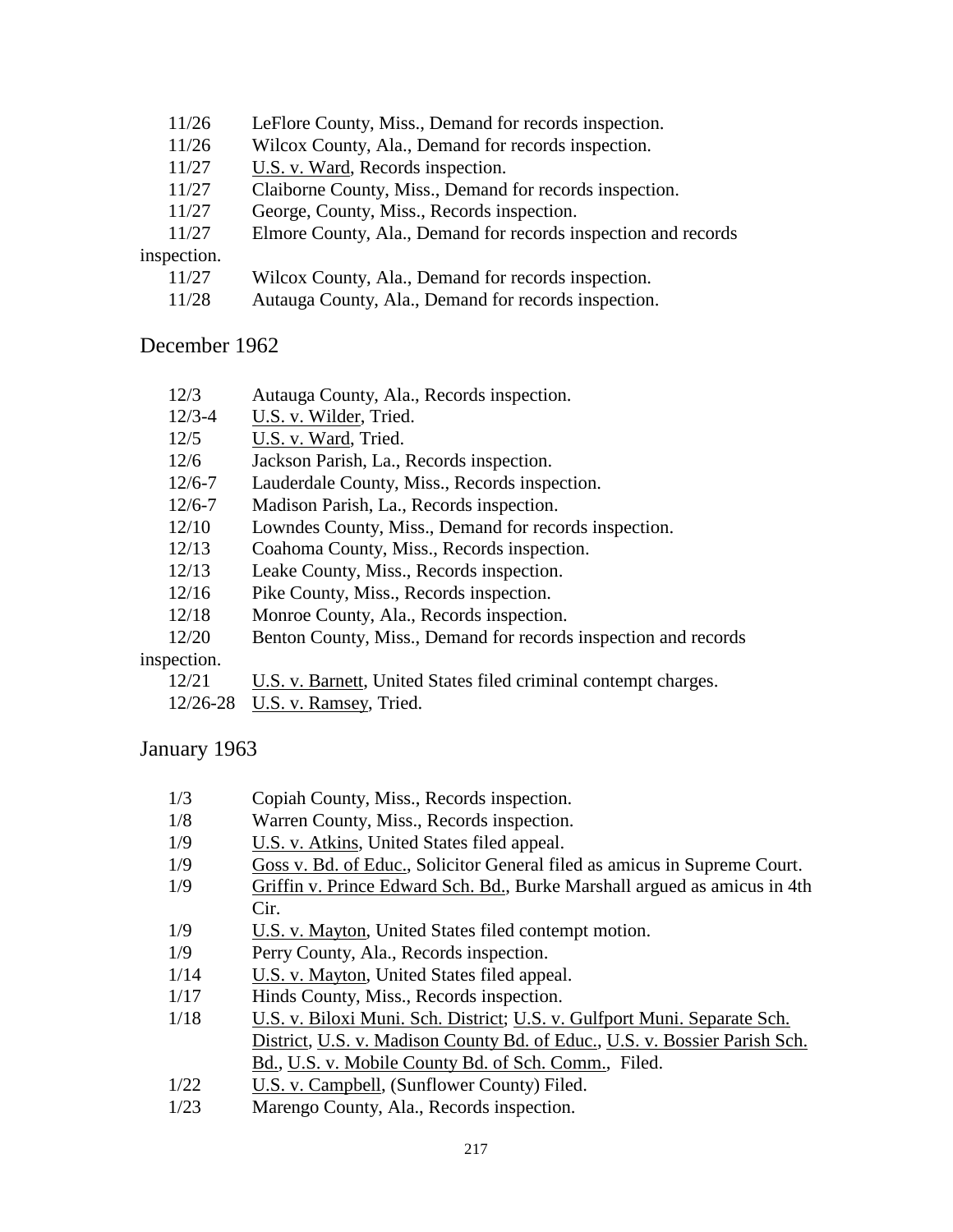| 1/27 | U.S. v. Mathews, Pre-trial conference.       |
|------|----------------------------------------------|
| 1/28 | Montgomery County, Ala., Records inspection. |

1/28-30 Panola County, Miss., Records inspection.

## February 1963

| 2/5  | Choctaw County, Ala., Records inspection.                        |
|------|------------------------------------------------------------------|
| 2/6  | Clarke County, Ala., Records inspection.                         |
| 2/8  | U.S. v. Barnett, Oral argument on contempt charge.               |
| 2/14 | Clarke County, Ala., Negotiations with Board.                    |
| 2/18 | U.S. v. Clement, (Webster Parish) Filed.                         |
| 2/18 | U.S. v. Crawford, (Red River Parish) Filed.                      |
| 2/20 | U.S. v. Ford, Tried.                                             |
| 2/28 | U.S. v. Mayton, United States filed mandamus motion in 5th Cir.  |
| 2/28 | Clarke County, Ala., United States sent letter threatening suit. |

# March 1963

|             | Tunica County, Miss., Demand for records inspection [informal].           |  |  |
|-------------|---------------------------------------------------------------------------|--|--|
| 3/8         | U.S. v. Mississippi, Motions argued before three-judge district court.    |  |  |
| 3/9         | U.S. v. Louisiana, Tried.                                                 |  |  |
| 3/14        | Claiborne County, Miss., Records inspection.                              |  |  |
| 3/15        | LeFlore County, Miss., Records inspection.                                |  |  |
| 3/17        | Avoyelles County, La., Records inspection.                                |  |  |
| 3/18        | U.S. v. Louisiana, United States filed proposed findings, conclusions and |  |  |
|             | decree.                                                                   |  |  |
| $3/19 - 21$ | U.S. v. Duke, Tried.                                                      |  |  |
| $3/20 - 21$ | Goss v. Bd. of Educ., Burke Marshall argued in Supreme Court.             |  |  |
| $3/21 - 22$ | Montgomery County, Ala., Records inspection.                              |  |  |
| 3/22        | Amite County, Miss., Records inspection.                                  |  |  |
| 3/23        | Panola County, Miss., Records inspection.                                 |  |  |
| 3/25        | Lowndes County, Miss., Records inspection.                                |  |  |
| 3/28        | Tunica County, Miss., Records inspection.                                 |  |  |
| 3/28-4/10   | Quachita Parish, La., Records inspection.                                 |  |  |
| 3/29        | U.S. v. Lucky, Records inspection.                                        |  |  |
|             |                                                                           |  |  |

3/30 U.S. v. City of Greenwood, Filed.

## April 1963

| Grenada County, Miss., Demand for records inspection [by agreement]. |  |  |  |
|----------------------------------------------------------------------|--|--|--|
|----------------------------------------------------------------------|--|--|--|

- 4/1 Simkins v. Moses H. Cone Memorial Hosp., Argued in 4th Cir.<br>4/1 U.S. v. Ramsey, Appeal filed.
- U.S. v. Ramsey, Appeal filed.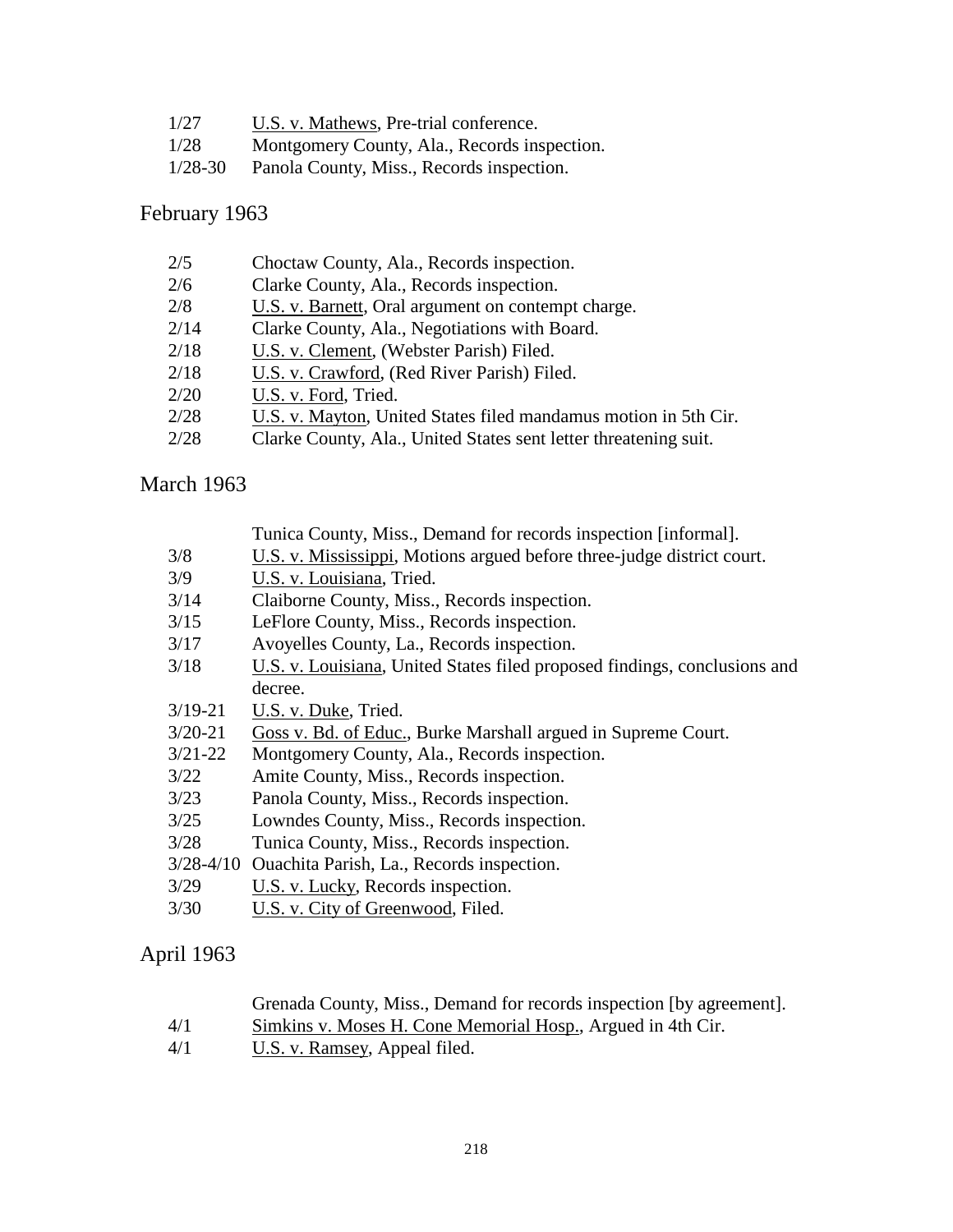| 4/4         | Department of Justice released names of twelve impact aid school districts |
|-------------|----------------------------------------------------------------------------|
|             | in the South that agreed to desegregate and said three others agreed but   |
|             | wished to remain anonymous                                                 |
| 4/5         | U.S. v. Ward, Pre-trial conference.                                        |
| 4/8         | Clarke County, Ala., Interviews conducted.                                 |
| 4/8         | Adams County, Miss., Demand for records inspection.                        |
| 4/8         | Jefferson County, Miss., Demand for records inspection.                    |
| 4/8         | Wilkinson County, Miss., Demand for records inspection.                    |
| $4/8 - 9$   | U.S. v. Wood, [§1971(a)], Tried.                                           |
| 4/10        | U.S. v. Wood, [§1971(b)], Settled.                                         |
| 4/10        | Clarke County, Miss., Records inspection.                                  |
| 4/10        | Walthall County, Miss., Records inspection.                                |
| 4/11        | East Carroll County, La., Records inspection.                              |
| 4/16        | Tate County, Miss., Demand for records inspection.                         |
| 4/16        | Marengo County, Ala., Records inspection.                                  |
| 4/17        | Franklin County, Miss., Demand for records inspection.                     |
| 4/22        | Lamar County, Miss., Demand for records inspection.                        |
| 4/22        | Marion County, Miss., Demand for records inspection.                       |
| 4/23        | Kemper County, Miss., Demand for records inspection.                       |
| 4/23        | Noxubee County, Miss., Demand for records inspection.                      |
| 4/24        | Grenada County, Miss., Records inspection.                                 |
| $4/25 - 26$ | Quitman County, Miss., Records inspection.                                 |
| 4/29        | Carroll County, Miss., Demand for records inspection.                      |
| 4/29        | Chickasaw County, Miss., Demand for records inspection.                    |
| 4/29        | Jones County, Miss., Demand for records inspection.                        |
| 4/30        | Humphreys County, Miss., Demand for records inspection.                    |

## May 1963

|  | DeSoto, County, Miss., Demand for records inspection [by agreement]. |  |  |  |  |  |
|--|----------------------------------------------------------------------|--|--|--|--|--|
|--|----------------------------------------------------------------------|--|--|--|--|--|

- 5/1 Clay County, Miss., Demand for records inspection.<br>5/2 Iberville Parish, La., Demand for records inspection.
- 5/2 Iberville Parish, La., Demand for records inspection.<br>5/2-3 Pickens County, Ala., Demand for records inspection.
- Pickens County, Ala., Demand for records inspection and records

## inspection.

| 5/6         | U.S. v. Edwards, Filed.                                               |
|-------------|-----------------------------------------------------------------------|
| 5/8         | Benton County, Miss., Records inspection.                             |
| 5/8         | Marshall County, Miss., Records inspection.                           |
| $5/9 - 10$  | Pointe Coupee Parish, La., Records inspection.                        |
| $5/9 - 10$  | Sumter County, Ala., Records inspection.                              |
| 5/11        | U.S. v. Holmes County, Filed.                                         |
| $5/13 - 14$ | Iberville Parish, La., Records inspection.                            |
| 5/14        | Montgomery County, Miss., Demand for records inspection.              |
| 5/15        | West Feliciana County, La., Demand for records inspection and records |
|             | inspection.                                                           |
| $5/16 - 17$ | Tangipahoa Parish, La., Records inspection.                           |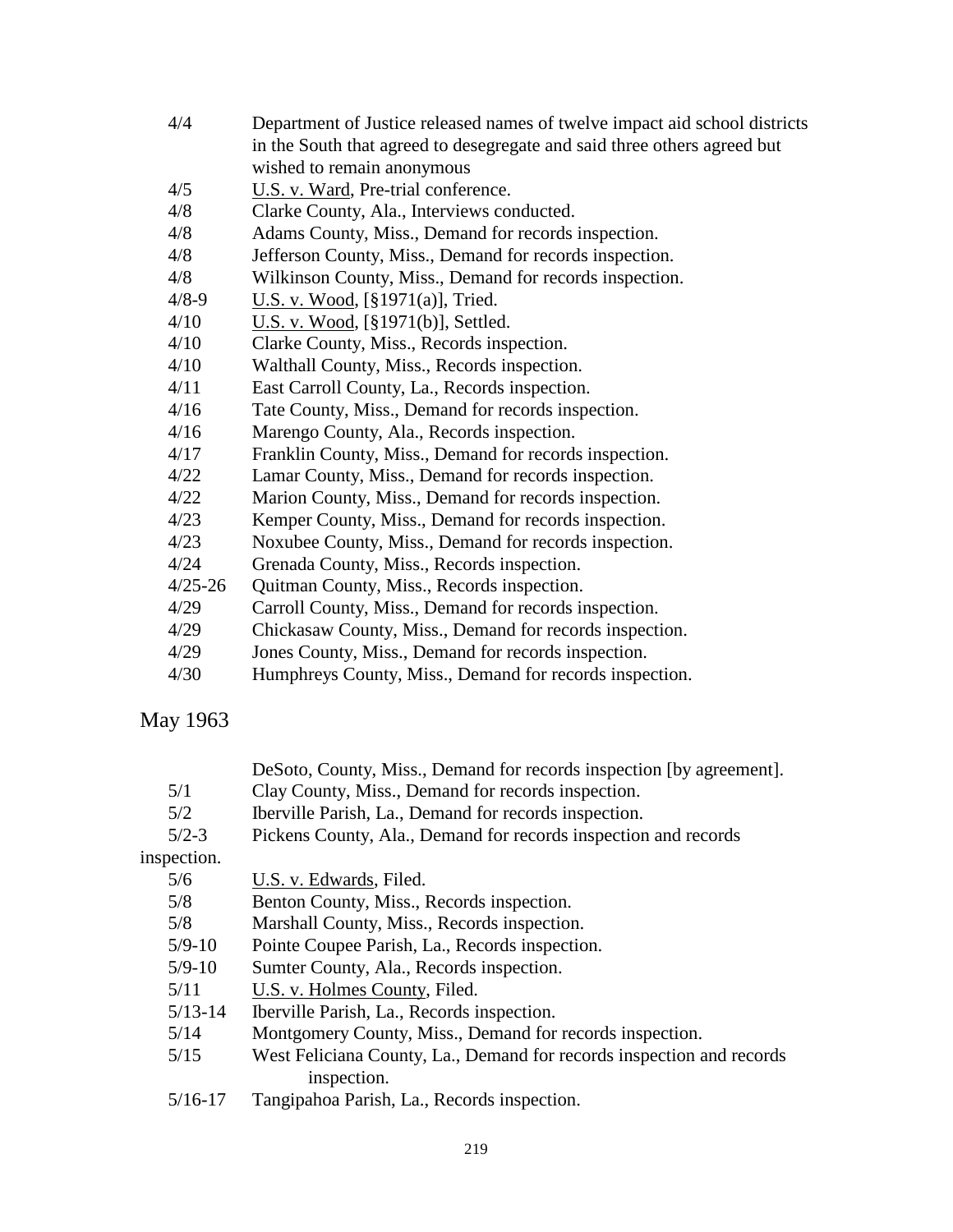| 5/17      | St. Helena County, La., Records inspection.             |
|-----------|---------------------------------------------------------|
| 5/18, 25  | U.S. v. Edwards, Tried.                                 |
| 5/21      | Cunecuh County, Ala., Records inspection.               |
| 5/21      | Monroe County, Ala., Records inspection.                |
| 5/22      | U.S. v. Holmes County, Tried and continued.             |
| 5/25      | DeSoto County, Miss., Records inspection.               |
| 5/27      | Covington County, Miss., Demand for records inspection. |
| $5/28-29$ | Quitman County, Miss., Records inspection.              |
|           |                                                         |

June 1963

U.S. v. Daniel, Various activities.

| 6/11 | President Kennedy ordered Governor Wallace to cease obstruction of  |
|------|---------------------------------------------------------------------|
|      | desegregation of University of Alabama, and authorized Secretary of |
|      | Defense to call up National Guard.                                  |

- 6/13 President Kennedy gave speech proposing Civil Rights Act.
- 6/13 U.S. v. Parker, United States filed motion for additional relief.
- 6/17 Hinds County, Miss., Records inspection.
- 6/17 Scott County, Miss., Demand for records inspection.
- 6/20 Red River Parish, La., Demand for records inspection.
- 6/20 Webster Parish, La., Demand for records inspection.
- 6/21 Madison County, Miss., Records inspection.
- 6/22 Clarke County, Miss., Records inspection.
- 6/24 Webster Parish, La., Records inspection.
- 6/25 Red River Parish, La., Records inspection.
- 6/25-30 Jefferson County, Ala., Records inspection.
- 6/26 U.S. v. Jones County Democratic Exec. Comm. (Ga.), Consent decree

filed.

6/28 U.S. v. LeFlore County, Filed.

## July 1963

#### Lee v. Macon County Bd. of Educ., United States became litigating amicus curiae.

- 7/11-12, 19 U.S. v. LeFlore County, Trial.
- 7/12-15 Hinds County, Miss., Records inspection.
- 7/13 U.S. v. Ashford, Jr., (Hinds County) Filed.
- 7/13 U.S. v. Bellsnyder, Filed.
- 7/15 Adams County, Miss., Demand for records inspection [court order].
- 7/15 Covington County, Miss., Demand for records inspection [court order].
- 7/15 Jefferson County, Miss., Demand for records inspection.
- 7/15 LeFlore County, Miss., Records inspection.
- 7/16 U.S. v. Mayton, United States filed motion for records inspection.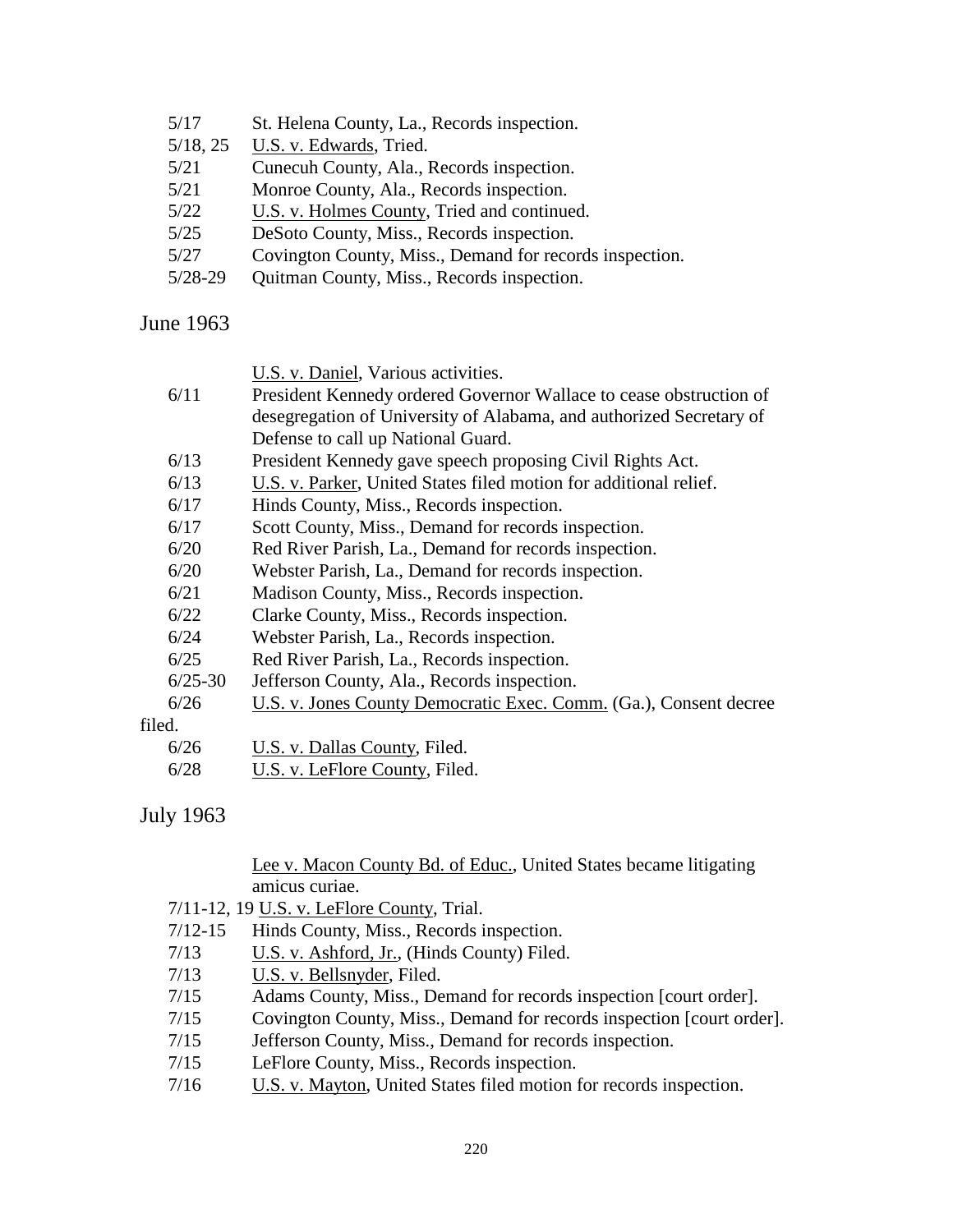| 7/16        | Lee v. Macon County Bd. of Educ., Court ordered United States to       |
|-------------|------------------------------------------------------------------------|
|             | participate as a party.                                                |
| 7/16        | Etowah County, Ala., Demand for records inspection and records         |
|             | inspection.                                                            |
| 7/18        | Attorney General Robert F. Kennedy began testimony before Senate       |
|             | Judiciary Committee on proposed Civil Rights Act, accompanied by Burke |
|             | Marshall                                                               |
| 7/18        | Montgomery County, Ala., Records inspection.                           |
| 7/19        | U.S. v. Wall, (Wilcox County) Filed.                                   |
| 7/19        | U.S. v. Cartwright, Filed.                                             |
| 7/19        | Jefferson County, Miss., Records inspection.                           |
| 7/22        | U.S. v. Clement, Tried.                                                |
| 7/22        | Covington County, Miss., Records inspection.                           |
| 7/22        | Tallapoosa County, Ala., Demand for records inspection and records     |
| inspection. |                                                                        |
| 7/24        | U.S. v. Duke, United States filed appeal.                              |
| 7/24        | Chambers County, Ala., Demand for records inspection and records       |
| inspection. |                                                                        |
| $7/24 - 25$ | Robert F. Kennedy continued testimony.                                 |
| $7/24 - 26$ | U.S. v. Crawford, Tried.                                               |
| 7/25        | U.S. v. Dallas County, Trial began.                                    |
| 7/25        | Lamar County, Miss., Records inspection.                               |
| 7/25        | Russell County, Ala., Demand for records inspection.                   |
| 7/26        | Lafayette County, Miss., Demand for records inspection.                |
| 7/26        | Marion County, Miss., Records inspection.                              |
| 7/26        | Newton County, Miss., Demand for records inspection.                   |
| 7/26        | Russell County, Ala., Records inspection.                              |
| 7/29        | Kemper County, Miss., Records inspection.                              |
| $7/29-30$   | Baldwin County, Ala., Records inspection.                              |
| 7/30        | Noxubee County, Miss., Records inspection.                             |
| $7/30 - 31$ | Robert F. Kennedy continued testimony.                                 |

# August 1963

|     | Lee v. Macon County Bd. of Educ., Tried.                                 |
|-----|--------------------------------------------------------------------------|
| 8/1 | Robert F. Kennedy continued testimony.                                   |
| 8/1 | U.S. v. Ashford, Jr., Amended complaint filed.                           |
| 8/1 | Franklin County, Miss., Records inspection.                              |
| 8/2 | Wilkinson County, Miss., Records inspection.                             |
| 8/6 | Bibb County, Ala., Demand for records inspection and records inspection. |
| 8/7 | Elmore County, Ala., Records inspection.                                 |
| 8/7 | Perry County, Ala., Records inspection.                                  |
| 8/8 | Robert F. Kennedy continued testimony.                                   |
| 8/8 | Henry County, Ala., Demand for records inspection and records            |
|     |                                                                          |

inspection.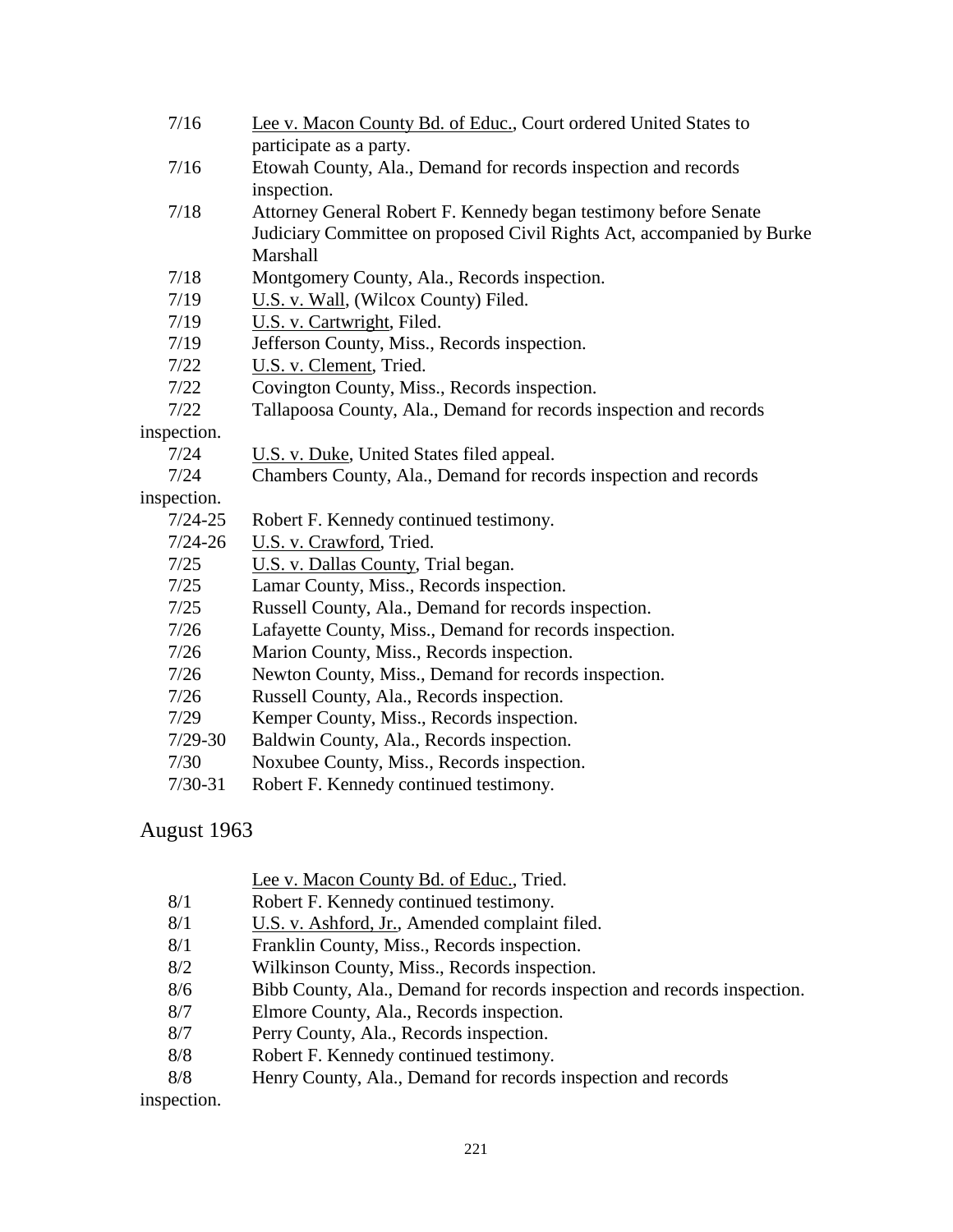- 8/12 U.S. v. Parker, Hearing on United States motion.
- 8/12 Newton County, Miss., Records inspection.
- 8/12 Scott County, Miss., Records inspection.
- 8/12 Barbour County, Ala., Records inspection.
- 8/13 Lee v. Macon County Bd. of Educ., Hearing.
- 8/13-14 Pike County, Ala., Demand for records inspection and records inspection.
- 8/15-16 Adams County, Miss., Records inspection.
- 8/15 Montgomery County, Ala., Records inspection.
- 8/19-24 Mobile County, Ala., Records inspection.
- 8/20 U.S. v. Campbell, United States responded to motion for more definite statement.
- 8/20 U.S. v. City of Greenwood, Amended complaint filed.
- 8/20 U.S. v. Barnett, United States filed brief in Supreme Court.
- 8/23 Robert F. Kennedy continued testimony.
- 8/28 March on Washington.
- 8/29 Hale County, Ala., Records inspection.
- 8/29 Montgomery County, Ala., Records inspection.
- 8/30-31 Rankin County, Miss., Records inspection.

## September 1963

U.S. v. Wood, [§1971(a)], Records inspection.

- 9/1 U.S. v. Mississippi, United States filed answers to interrogatories.
- 9/6 U.S. v. Bellsnyder, Hearing on defenses motion to dismiss and strike.
- 9/9 U.S. v. Wallace, Filed. Court issued a Temporary Restraining Order against interfering with school desegregation in Mobile, Tuskegee and Birmingham [after Governor Wallace issued an order against desegregating and used state troopers to bar African-Americans from white schools<sup>1</sup>
- 9/9-10 Jones County, Miss., Records inspection.
- 9/10 President issued Proclamation 3554 ordering Governor Wallace and other officials to stop obstructing school desegregation; President issued Executive Order 11118, calling the Alabama National Guard into United States service.
- 9/10 Walthall County, Miss., Records inspection.
- 9/11 Robert F. Kennedy completed testimony.
- 9/11 Anderson v. Martin, United States filed amicus brief in Supreme Court.
- 9/11 U.S. v. Campbell, United States filed motion for records inspection.
- 9/11 Greene County, Ala., Demand for records inspection.
- 9/11 Montgomery County, Ala., Records inspection.
- 9/13 Sunflower County, Miss., Demand for records inspection.
- 9/15 Sixteenth Street Baptist Church in Birmingham bombed; four girls were killed.
- 9/17 Perry County, Ala., Records inspection.
- 9/20 Perry County, Ala., Demand for records inspection.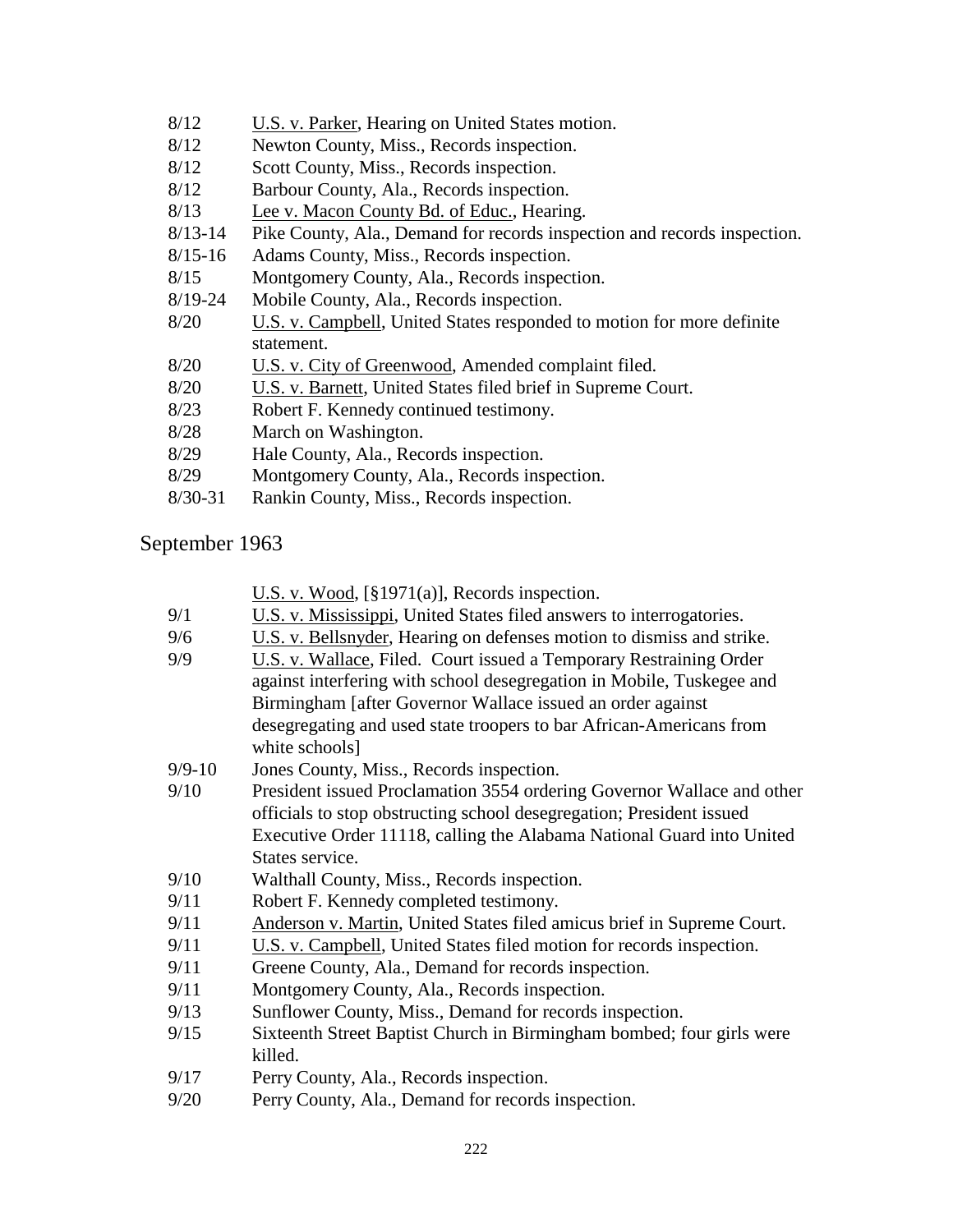- 9/20 Sumter County, Ala., Records inspection.
- 9/22 U.S. v. Daniel, United States applied for OSC.
- 9/22 Elmore County, Ala., Records inspection.
- 923-25 Perry County, Ala., Records inspection.
- 9/24 U.S. v. Wallace, Hearing before five judge district court [all of the Alabama district court judges].
- 9/24-25 U.S. v. Lynd, Records inspection.
- 9/24-25 Forrest County, Miss., Records inspection.
- 9/25 U.S. v. LeFlore County, United States filed appeal.
- 9/27 U.S. v. Ward, United States requested trial date.
- 9/27 U.S. v. Wood, [§1971(a)], Final argument.
- 9/27 Lamar County, Miss., Demand for records inspection.
- 9/27 Noxubee County, Miss., Demand for records inspection.
- 9/27 Wilkinson County, Miss., Demand for records inspection.

## October 1963

- 10/2 U.S. v. Edwards, United States filed appeal.
- 10/4 U.S. v. Dallas County, United States filed petition for mandamus.
- 10/6 Issaquena County, Miss., Demand for records inspection.
- 10/8 U.S. v. Bd. of Reg. of the State of Louisiana, Filed.
- 10/15 U.S. v. Dallas County, District court trial.
- 10/15 U.S. v. Lucky, Records inspection.
- 10/15 Jefferson Davis County, Miss., Records inspection.
- 10/18 U.S. v. Mayton, United States filed appeal.
- 10/21, 22 U.S. v. Campbell, United States filed briefs in opposition to motion for more definite statement and in support of motion for records inspection
- 10/22 U.S. v. Crouch, Filed.
- 10/25 Benton County, Miss., Records inspection.
- 10/25 Marshall County, Miss., Records inspection.
- 10/28 Wilcox County, Ala., Demand for records inspection.
- 10/29 U.S. v. Atkins, United States applied for OSC.
- 10/29 U.S. v. Wall, Hearing on defendants' motions.
- 10/29 U.S. v. Ford, United Sates asked for ruling.
- 10/29 U.S. v. Harvey, (West Feliciana Parish) Filed.
- 10/30 U.S. v. Mississippi, Argument on further motions.
- 10/31 Jasper County, Miss., Demand for records inspection.
- 10/31 Pontotoc County, Miss., Demand for records inspection.
- 10/31 Prentiss County, Miss., Demand for records inspection.
- 10/31 Sharkey County, Miss., Demand for records inspection.
- 10/31 Tippah County, Miss., Demand for records inspection.
- 10/31 Union County, Miss., Demand for records inspection.
- 10/31 Wayne County, Miss., Demand for records inspection.
- 10/31 Walobusha County, Miss., Demand for records inspection.